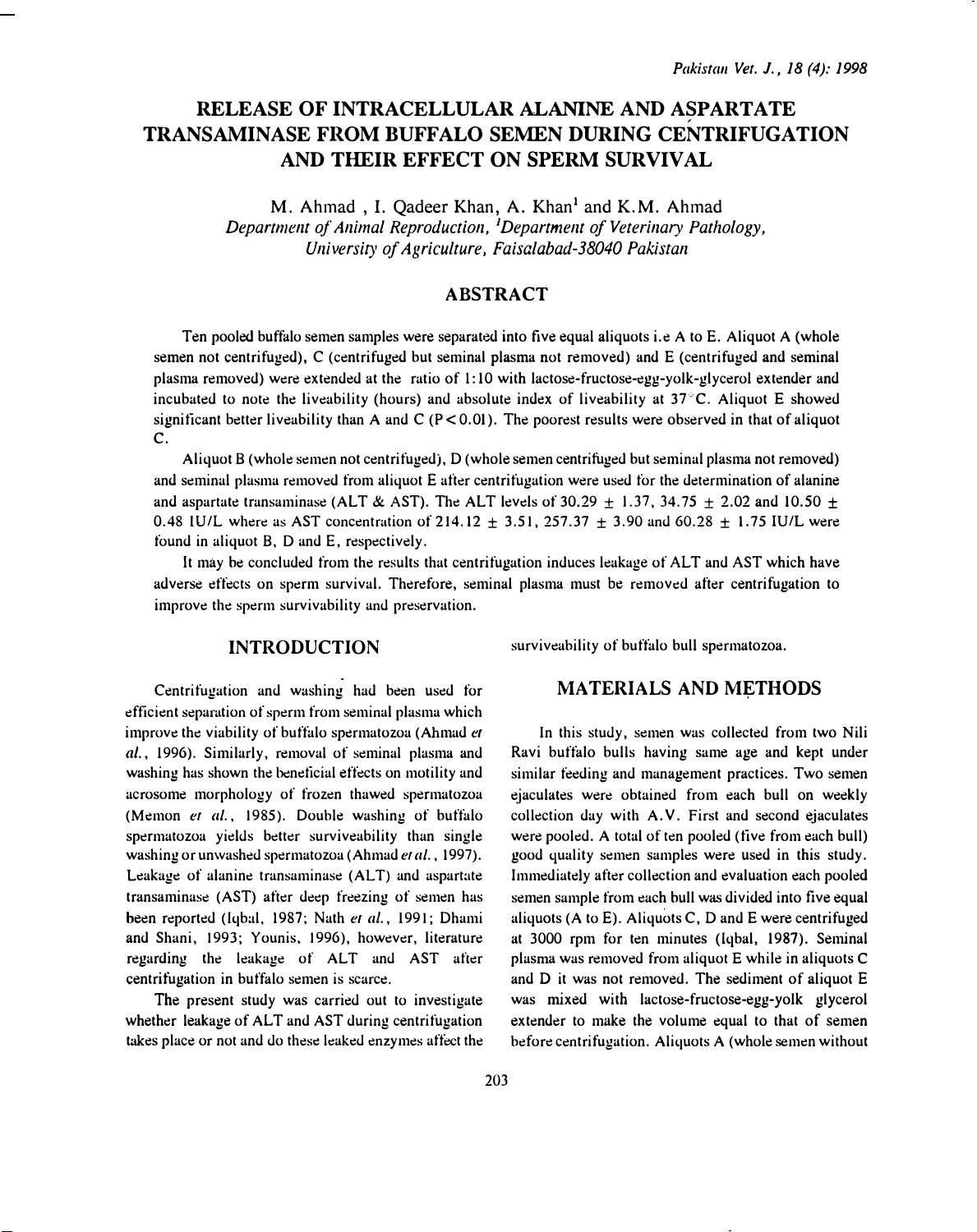centrifugation), C (semen centrifuged but seminal plasma not removed) and E (seminal plasma removed) were diluted with the extender separately to make the ratio of 1:10. They were incubated at 37°C to note the liveability (hours) and absolute index of liveability following Melovenof (1962).

Aliquots B (whole semen without centrifugation), D (centrifuged but seminal plasma not removed) and seminal plasma removed from aliquot E were used for the estimation of ALT and AST by photometric method (Anonymous, 1980) by using Randox ALT and AST kit and Microlab-100 (Merk) photometer.

### RESULTS AND DISCUSSION

The liveability (hours) and absolute index of liveability of spermatozoa in aliquots  $A$ ,  $C$  and  $E$  are presented in Fig. 1 and 2. For aliquots A, C and E the liveability (hours) of spermatozoa at 37 $\degree$ C was 12.00  $\pm$ 0.71 (10-14), 9.20  $\pm$  0.86 (7-12) and 16.60  $\pm$  1.03 (13-19) whereas the values for absolute index of liveability were  $449.03 \pm 30.65$  (338.52-513.53), 333.44  $\pm$  28.34 (240.02-403.53) and 609.04  $\pm$  38.05 (473.53-691.04) respectively. The data reveals thut there is a highly significant difference among the three aliquots ( $P < 0.01$ ). Removal of seminal plasma from aliquot E yielded better results than aliquots A and C. rennoved after centrifugation showed the poorest results.



Fig.l: Liveability (hours) of buft�alo bull spenmatozoa at 37°C in whole semen (not centrifuged). whole semen (centrifuged but seminal plasma not removed) and seminal plasma removed after centrifugation.

The results of the present study are in agreement with the findings of Shah (1993), Ahmad et al. (1996), Ala-ud-Din et al.,  $(1996)$  and Ahmad et al.  $(1997)$ . The beneficial effects are due to the removal of a toxic substance, protein in nature present in the seminal plasma, through centrifugation (Shanon, 1965) and this is in high level in buffalo semen as compared to cattle (Ganguli, 1978) and adversely affects the buffalo spermatozoa as compared to cattle (Sahni, 1990).



Fig.2: Absolute index of liveability of buffalo bull spermatozoa at 37°C in whole semen (not centrifuged), whole semen (centrifuged but seminal plasma not removed) and seminal plasma removed after centrifugation.

The aliquot C from which seminal plasma was not<br>The aliquot C from which seminal plasma was not successfully for efficient separation of sperm from the  $\mathcal{L}_{\mathcal{S}_{\text{in}}}$  'seminal plasma (Ahmad *et al.*, 1997). However, the spermatozoa have shown to be highly vulnerable to  $\sum_{k=1}^{\infty}$  inechanical damage which is obvious from the data presented in Fig.3. The ALT levels of  $30.29 \pm 1.37$  $(20-42)$ , 34.75  $\pm$  2.02 (20-55) and 10.50  $\pm$  0.48 (6-16) IU/L, respectively, were observed in aliquots B, D and seminal plasma of aliquot E. The AST concentrations were  $214.12 \pm 3.51$  (168-240),  $257.37 \pm 3.90$  (220-307) and  $60.28 \pm 1.75$  (48-75) IU/L respectively for these aliquots. The high levels of both ALT and AST after centrifugation in aliquot D are pointing to the tact that these enzymes were leaked from the spermatozoa. However, the levels of these enzymes are low in aliquot B and also in the seminal plasma of aliquot E. Similar, findings have been reported by Mann (1951), who observed the release of intracellular protein, enzymes and ions into the surrounding medium after centrifugation which suggested mechanical injury to sperm cells. The poorest results observed in aliquot C for liveubilit'y (hours) and absolute index of liveability revealed that leakage of ALT and AST resulted into high levels of these enzymes which could have toxic effects on spermatozoa. The activity of ALT and AST in the